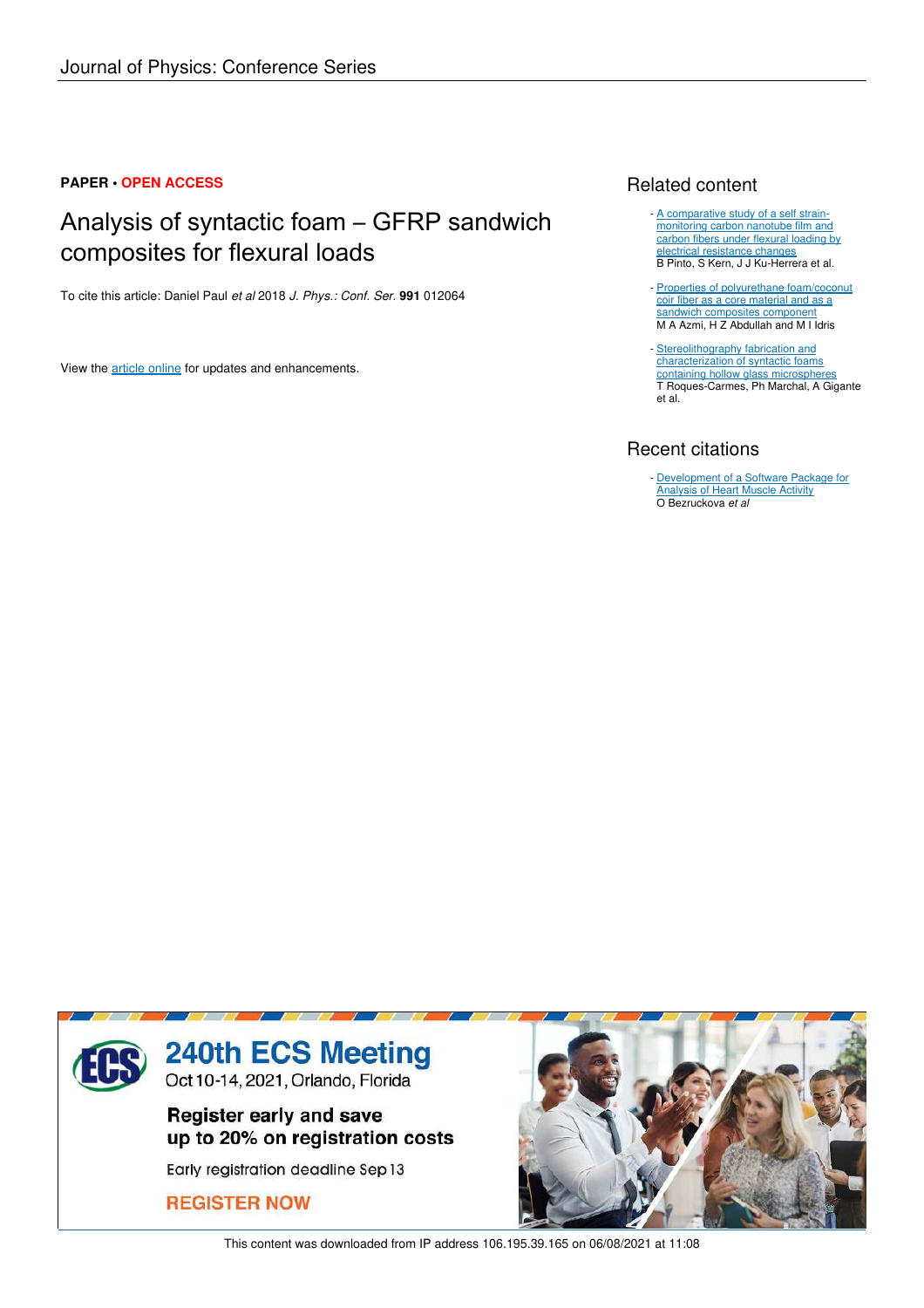# Analysis of syntactic foam – GFRP sandwich composites for flexural loads

Daniel Paul<sup>1</sup>, R Velmurugan<sup>1</sup>\*, R Jayaganthan<sup>2</sup>, N K Gupta<sup>3</sup>, and A V Manzhirov $4,5$ 

<sup>1</sup>Department of Aerospace Engineering, Indian Institute of Technology Madras, Chennai, India <sup>2</sup>Department of Engineering Design, Indian Institute of Technology Madras, Chennai, India <sup>3</sup>Department of Applied Mechanics, Indian Institute of Technology Delhi, Delhi, India 4 Ishlinsky Institute for Problems in Mechanics of the Russian Academy of Sciences, Moscow, Russia

<sup>5</sup>Bauman Moscow State Technical University, Moscow, Russia

E-mail: <sup>∗</sup> ramanv@iitm.ac.in

Abstract. The use of glass microballoon  $(GMB)$  — epoxy syntactic foams as a sandwich core material is studied. The skins and foam core are fabricated and joined instantaneously unlike the procedures followed in the previous studies. Each successive layer of the sandwich is fabricated when the previous layer is in a semi-gelled state. These sandwich samples are characterized for their properties under flexural loading. The failure modes and mechanical properties are carefully investigated. The change in fabrication technique results in a significant increase in the load bearing pattern of the sandwich. In earlier studies, debonding was found to occur prematurely since the bonding between the skins and core is the weakest plane. Using the current technique, core cracking occurs first, followed by skin fiber breaking and debonding happens at the end. This ensures that the load carrying phase of the structure is extended considerably. The sandwich is also analytically studied using Reddy's higher order shear deformation theory. A higher order theory is selected as the sandwich can no longer be considered as a thin beam and thus shear effects also need to be considered in addition to bending effects.

#### 1. Introduction

A syntactic foam is a material system composed of a matrix and hollow particles which are added to improve weight reduction and certain other properties. While most of the initial focus was on polymer matrices such as epoxy or vinyl ester [1,2], studies have recently been done even on metal matrices [3]. The lower weight of these syntactic foams enables us to use them in various applications, mainly in the aerospace and marine sectors. Their mechanical properties have been extensively studied. Another attractive use of syntactic foams is as the core in sandwich structures. These structures have been proposed as early as the 1990s [4]. Such sandwich composites have been fabricated and studied in the past both experimentally [5] and numerically [6]. The foam core is found to reduce the overall density of the composite while providing considerable stiffness under bending. Most sandwich structure cores studied have very low stiffness compared to the skin and models to analyse them have been discussed in literature [7]. Syntactic foam cores on the other hand, have considerably higher stiffness values.

In most of the studies on syntactic foam sandwich structures the skins and core are fabricated separately and combined at the end using a resin system. This caused premature debonding,

Content from this work may be used under the terms of theCreative Commons Attribution 3.0 licence. Any further distribution  $\bigcirc$ of this work must maintain attribution to the author(s) and the title of the work, journal citation and DOI. Published under licence by IOP Publishing Ltd 1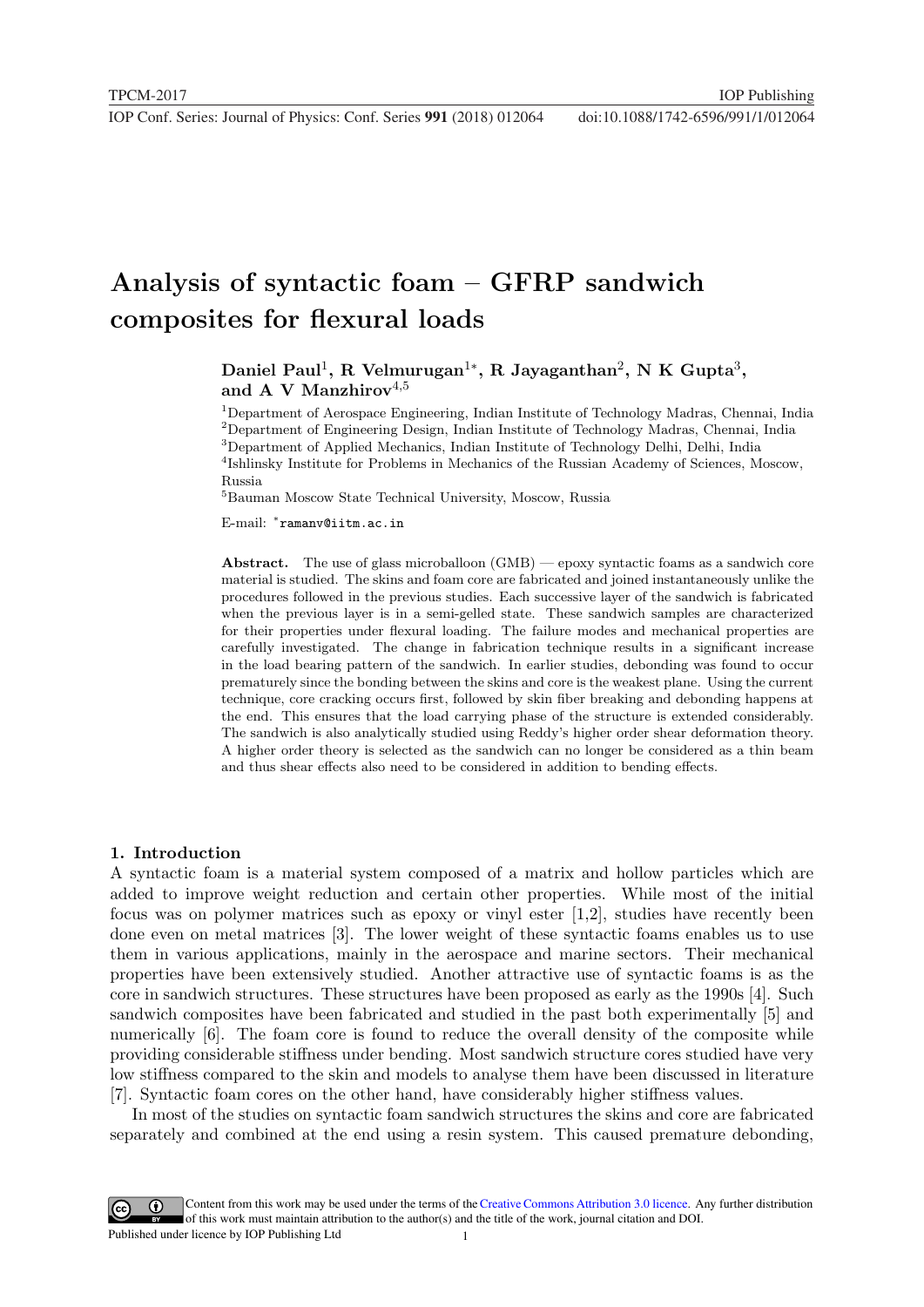

Figure 1. The stages involved in flexural failure of syntactic foam – GFRP sandwich composites.



Figure 2. Different views of a sandwich sample after preparation.

leading to failure, under bending. In this study, the skins and core were fabricated together, thereby obtaining maximum load carrying capability from the sandwich before debonding takes place. Flexural tests were performed experimentally and the modes of failure were carefully observed. Analytical study was carried out and results were compared.

## 2. Experimental study

## 2.1. Fabrication of the sandwich composites

The materials used in the fabrication of the sandwich composites were 3M Scotchlite K15 type hollow glass microballoons, unidirectional stitched glass fiber mats, and a DGEBA-based epoxy resin system, Araldite LY556. A TETA-based hardener, Aradur HY951, was used as the curing agent. In previous studies, the skins were pre-fabricated and the foam core was then bonded separately. In this study, all the layers were fabricated simultaneously to ensure better bonding at the interfaces.

A predetermined quantity of GMB was mixed with epoxy system using a mechanical stirrer. The mixing was done at lower speeds and the mixture was heated at regular intervals while being stirred to prevent the breaking of the GMB and to reduce its viscosity. At the same time, the lower skin was fabricated by using a hand layup technique. As soon as the epoxy in the skin started gelling, the hardener was added to the GMB-epoxy mixture being stirred. The GMBepoxy-hardener mixture was poured over the skin and allowed to gel into a semi-solid state. The top skin was then fabricated over the foam core. Both the upper and lower skins were comprised of three layers of glass fiber mats. Care was taken that the subsequent layers were fabricated before the layer preceding them gelled completely. The entire sandwich structure was allowed to cure for around 24 hours at room temperature. A sample with 3mm core thickness with a volume fraction of 0.5 is shown in figure 2.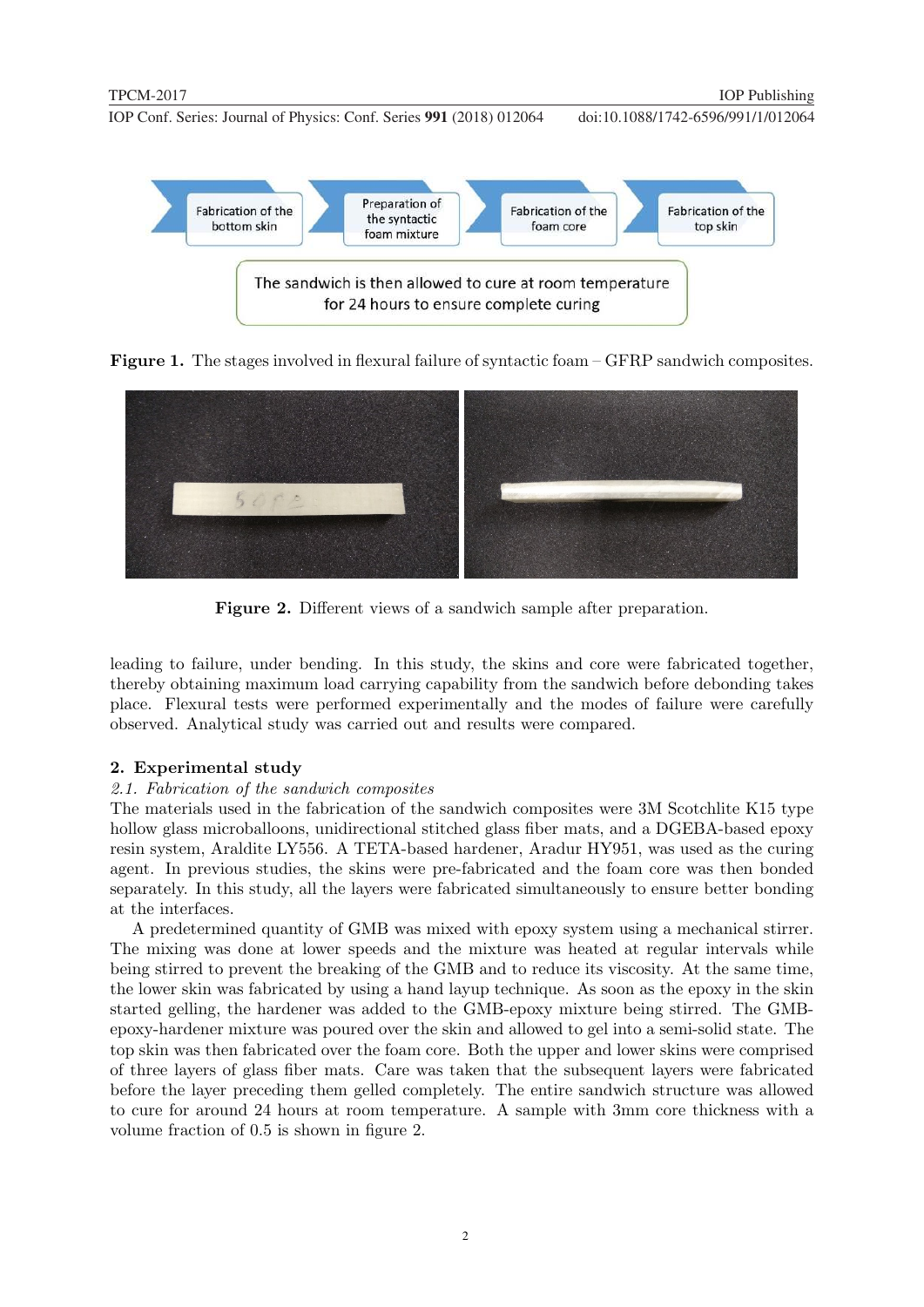

Figure 3. The stages involved in flexural failure of syntactic foam - GFRP sandwich composites.

### 2.2. Mechanical tests

Flexural tests were performed on a 5 kN Instron Universal Testing Machine (UTM) fitted with a three-point bending fixture. Rectangular samples were used for the tests. The gauge length was fixed at 50 mm.

### 2.3. Results and discussion

To compare the method of fabrication used in this study, samples were also fabricated by preparing the core and the skins separately and bonding them. Both were subjected to bending loads in order to understand the modes of failure in each section. The stages of failure observed in a sandwich specimen prepared instantly as described in this study are shown in figure 3. There were three easily distinguishable modes of failure in the sandwich structure: core failure (cracking), skin fiber breakage, and skin-core debonding. Initially, both the skin and the core carried the load applied. The core failed first as it had lower strength compared to the skin. This is the first, sudden drop seen in the stress-strain curve. Even though cracks developed in the core, it was held intact by the skins and the structure was able to take further loads. As the specimen was bent further, the skin fibers on the tensile side of the specimen started breaking. This resulted in sudden drops in the load carried alternated by regions where the load could still be carried by the remaining intact specimen. The final failure happened when the skin and core debonded due to shear failure. It was observed that the core surface after debonding was not smooth which indicated that the bonding between the foam and the skin was very strong. This was a result of the fabrication technique used where the entire specimen was allowed to cure as one single unit instead of fabricating each layer of the sandwich and bonding them at the end. In specimens prepared by bonding together the individual sandwich layers at the end, it is seen that the first mode of failure is the debonding of the skin and the core, which led to very low overall strength as the debonding occurred before the maximum load-bearing capacity of the skin had been reached.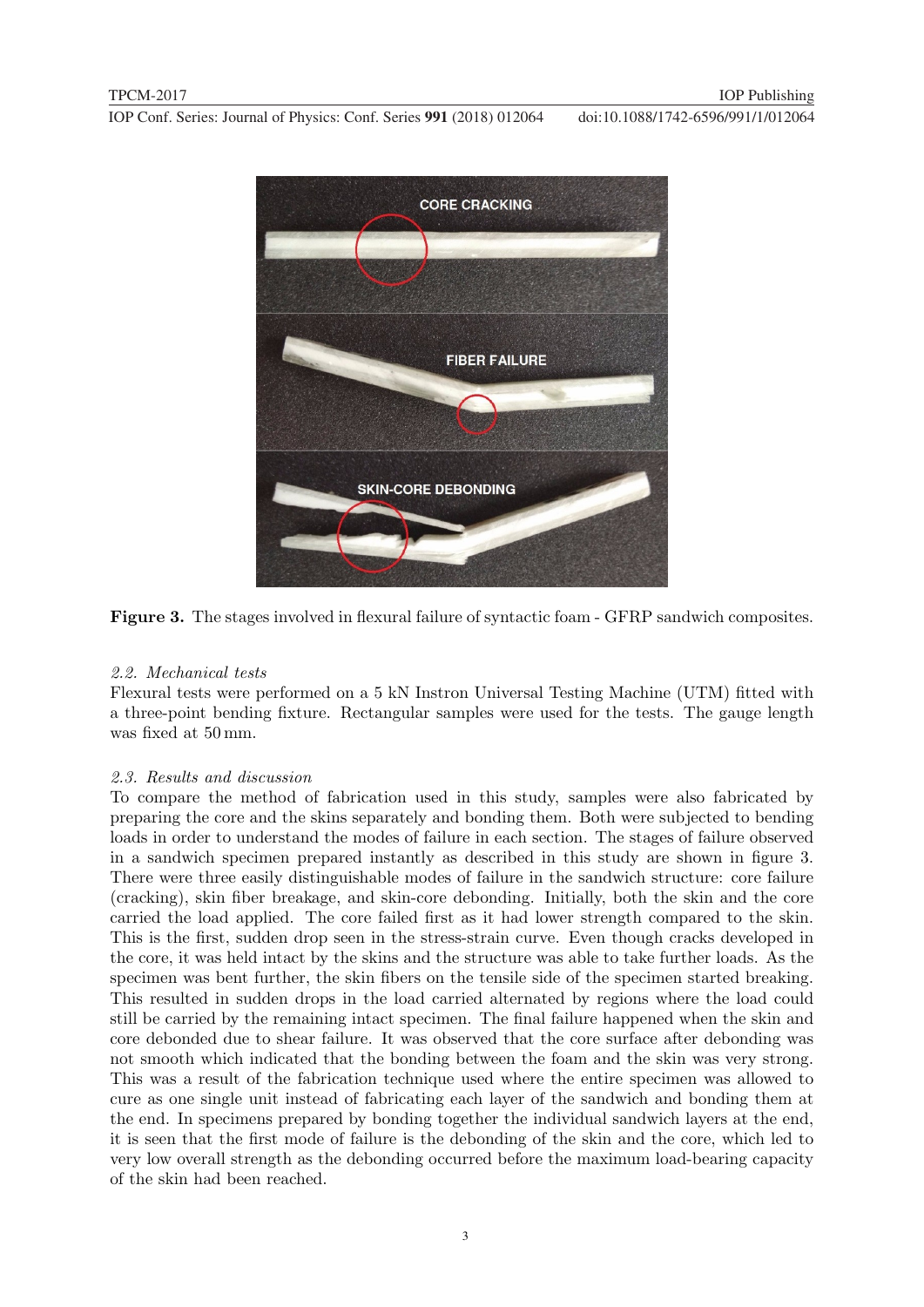

Figure 4. The flexural stress-strain curves of sandwich composites with varying foam volume fraction (core thickness equal 3 mm).

The results of the flexural tests for various core volume fractions of the sandwich composites are shown in figure 4. It can be seen that as the core volume fraction increases, the modulus and strength of the foam showed a slight decrease. Figure 5 compares the sandwich flexural moduli to those of the pure syntactic foams. The increase in modulus compared to the pure foam is due to the higher stiffness of the glass-fiber reinforcement. Despite the decrease in properties, the foam core helps in reducing the density of the composite significantly. The density of the fiber reinforced epoxy alone was found to be  $1.646 \frac{\mathrm{g}}{\mathrm{c}}$  while a sandwich containing a core having a GMB volume fraction of 50% had a reduced density of  $1.155$  g/cc. This helps in reducing the weight of the overall structure being fabricated.

#### 3. Analytical study

Analytical studies were carried out using the higher order shear deformation theory proposed by Reddy [8]. A higher order theory was chosen since the sandwich composite being studied cannot be considered as a thin beam and thus will have shear effects in addition to pure bending. This is visibly noticed during the experimental bending tests where the core and the skin shear off at higher loads.

The displacement field is considered to be of the form

$$
\mathbf{u}_1(x, y, z) = \mathbf{u}(x, y) + z \Psi_x(x, y) + z^2 \xi_x(x, y) + z^3 \zeta_x(x, y), \tag{1}
$$

$$
\mathbf{u}_2(x, y, z) = \mathbf{v}(x, y) + z\Psi_y(x, y) + z^2\xi_y(x, y) + z^3\zeta_y(x, y),
$$
\n(2)

$$
\mathbf{u}_3(x, y, z) = \mathbf{w}(x, y),\tag{3}
$$

where the last two terms in  $(1)$  and  $(2)$  are the higher order terms which account for the shear effect which is not considered in first-order theories;  $\Psi_x$  and  $\Psi_y$  are the rotations of the normal to the mid-plane about the  $y$  and  $x$  axes, respectively. Using the constitutive and equilibrium equations leads us to form a stiffness matrix which involves a large number of coupling terms other than the usual  $A, B$ , and  $D$  matrices obtained in simpler theories. After simplifying the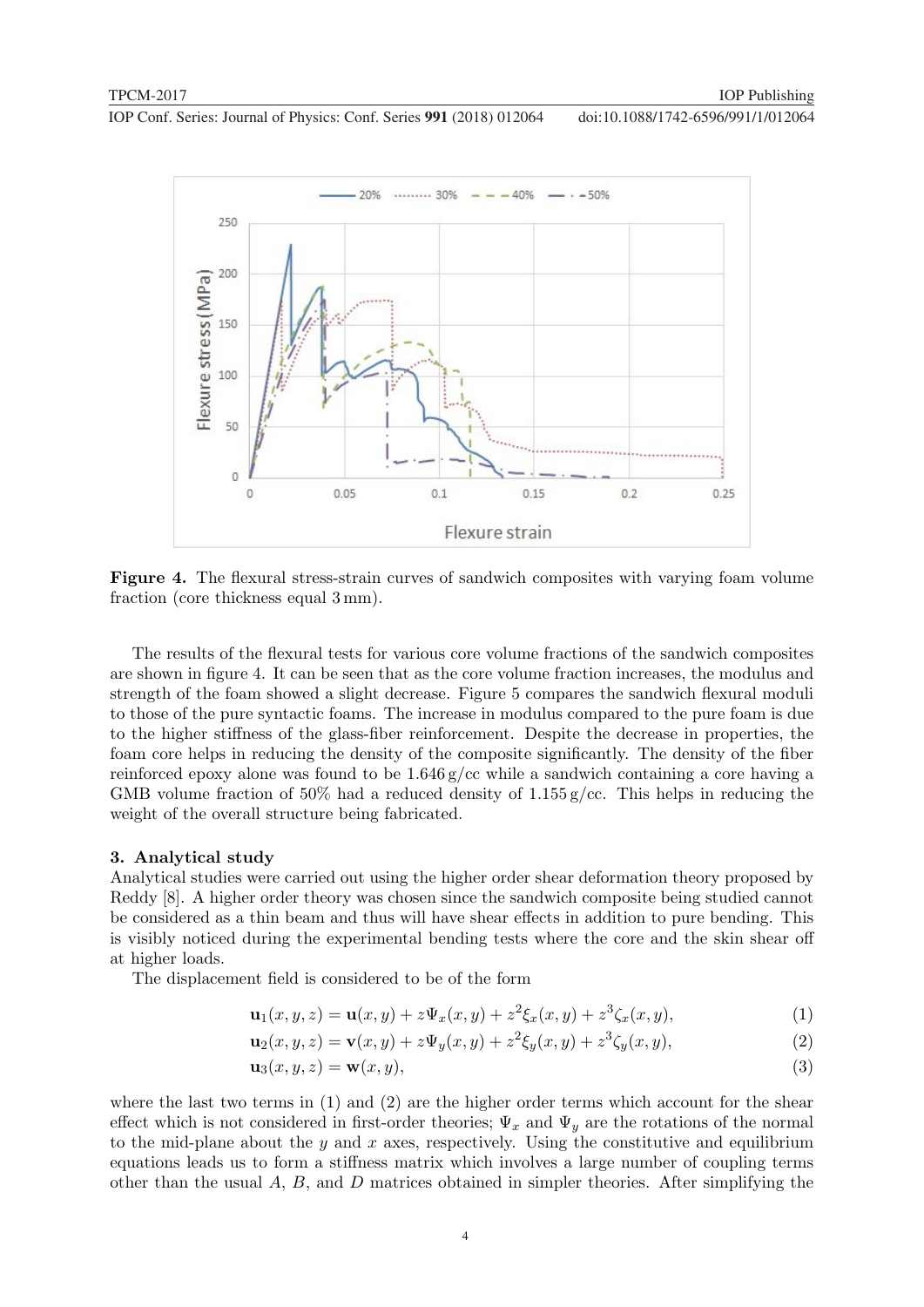

Figure 5. The initial portion of the flexural stress-strain curve compared with pure syntactic foam curves. The arrows depict increasing core volume fraction.

equations for symmetry and special material properties, assumed displacements and rotations are substituted into the equations in Fourier series fashion. Care is taken that these satisfy the boundary conditions. The unknowns in our study are the vertical displacement,  $w$ , and the rotations,  $\Psi_x$  and  $\Psi_y$ . The set of equations obtained is then solved using any equation solving software to obtain the displacement field at a given load. This can be used to calculate the modulus of the sandwich beam. The results obtained for specific volume fractions are shown in figure 6. They were found to be following the same trend as the experimental results.

#### Conclusions

Syntactic foam – GFRP sandwich composites were fabricated using an instantaneous method. Flexural tests were performed, which showed failure modes different from specimens made by the normal method. The modes of failure were studied in detail and it showed three modes of failure in the following order of occurrence: core failure (cracking), skin fiber breakage, and skincore debonding. The effect of increasing core GMB volume fraction on the overall properties was studied. Though the stiffness and initial failure of the sandwich samples decreases with an increase in GMB volume fraction, the drawback in compensated by a corresponding decrease in overall sandwich density.

Analytical study was done using a higher order shear deformation theory to model the sandwich composite studied which ensured the shear effect in the thicker composite was taken into account. The values for the skins and core properties individually were obtained from experiments and from analysis. The analytical results were very close to the experimental valued obtained.